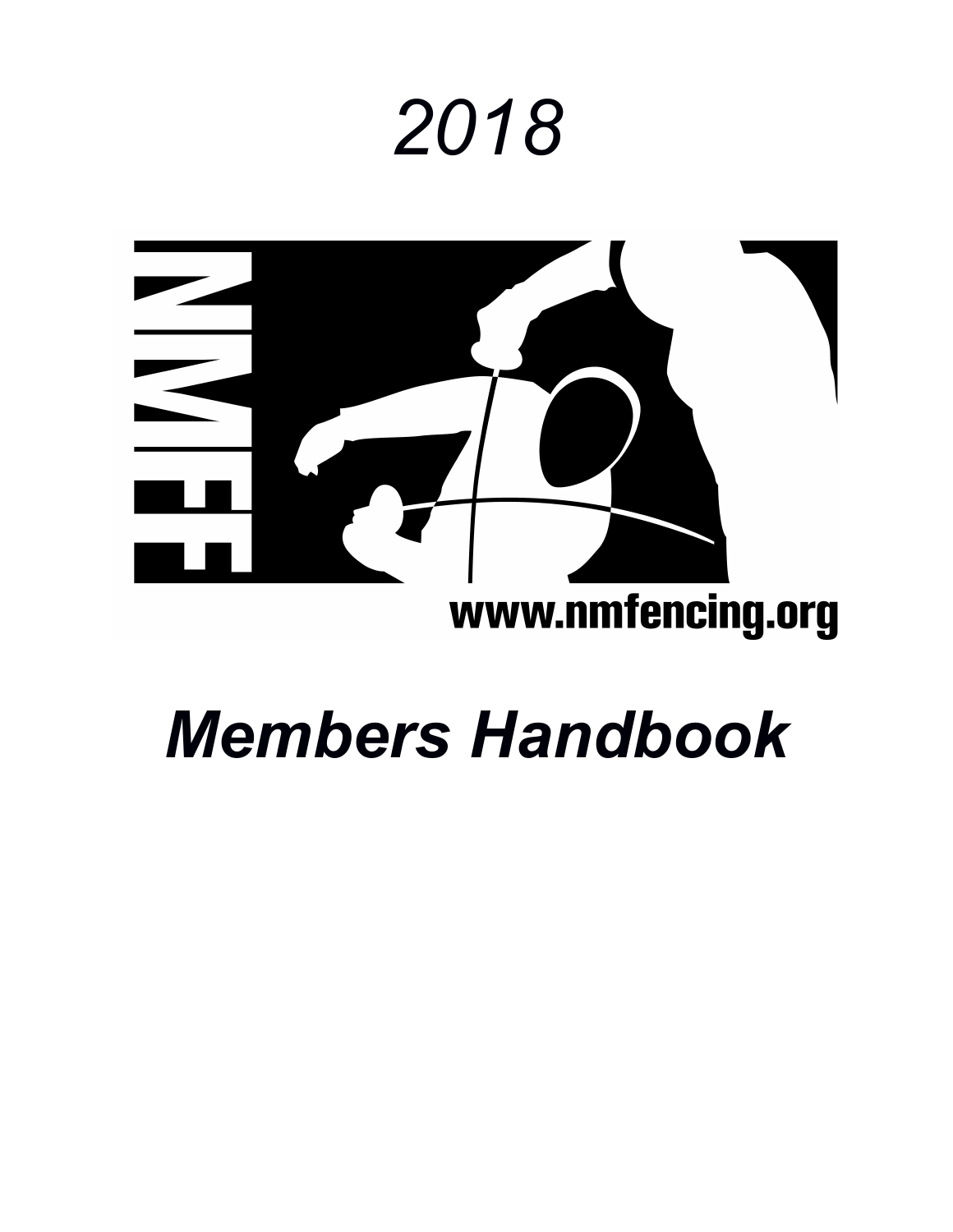#### *Handbook and Guide to New Mexico Fencing Foundation* Contante

|                    | UUIIIGIILS                                           |  |  |
|--------------------|------------------------------------------------------|--|--|
| <b>Section I</b>   | <b>CLASS AND MEMBERSHIP COSTS</b>                    |  |  |
|                    | <b>Equipment Requirements</b>                        |  |  |
|                    | Membership and Instruction                           |  |  |
| <b>Section II</b>  | <b>Tournament Types</b>                              |  |  |
|                    | Divisional, Regional/Sectional, National Competition |  |  |
|                    | Askfred.net Data Base Registration                   |  |  |
|                    | Event Classifications - Age, Gender, Skill           |  |  |
| <b>Section III</b> | <b>Tournament Travel Costs</b>                       |  |  |
|                    | Traveling with the Team                              |  |  |
|                    |                                                      |  |  |
|                    |                                                      |  |  |
|                    |                                                      |  |  |

Thanks to Suzi Odom (my lovely wife) For the many hours of time spent working on building the Foundation.

### CONTACTS

New Mexico Fencing Foundation 1306 Clark Rd #C Santa Fe, 87507 Jamey phone (505) 699-2034 E-mail: Jamey nmfencing@gmail.com Web Site: **www.nmfencing.org**

United States Fencing Association www.usfencing.org One Olympic Plaza Colorado Springs, CO 80909 E-mail: info@usfencing.org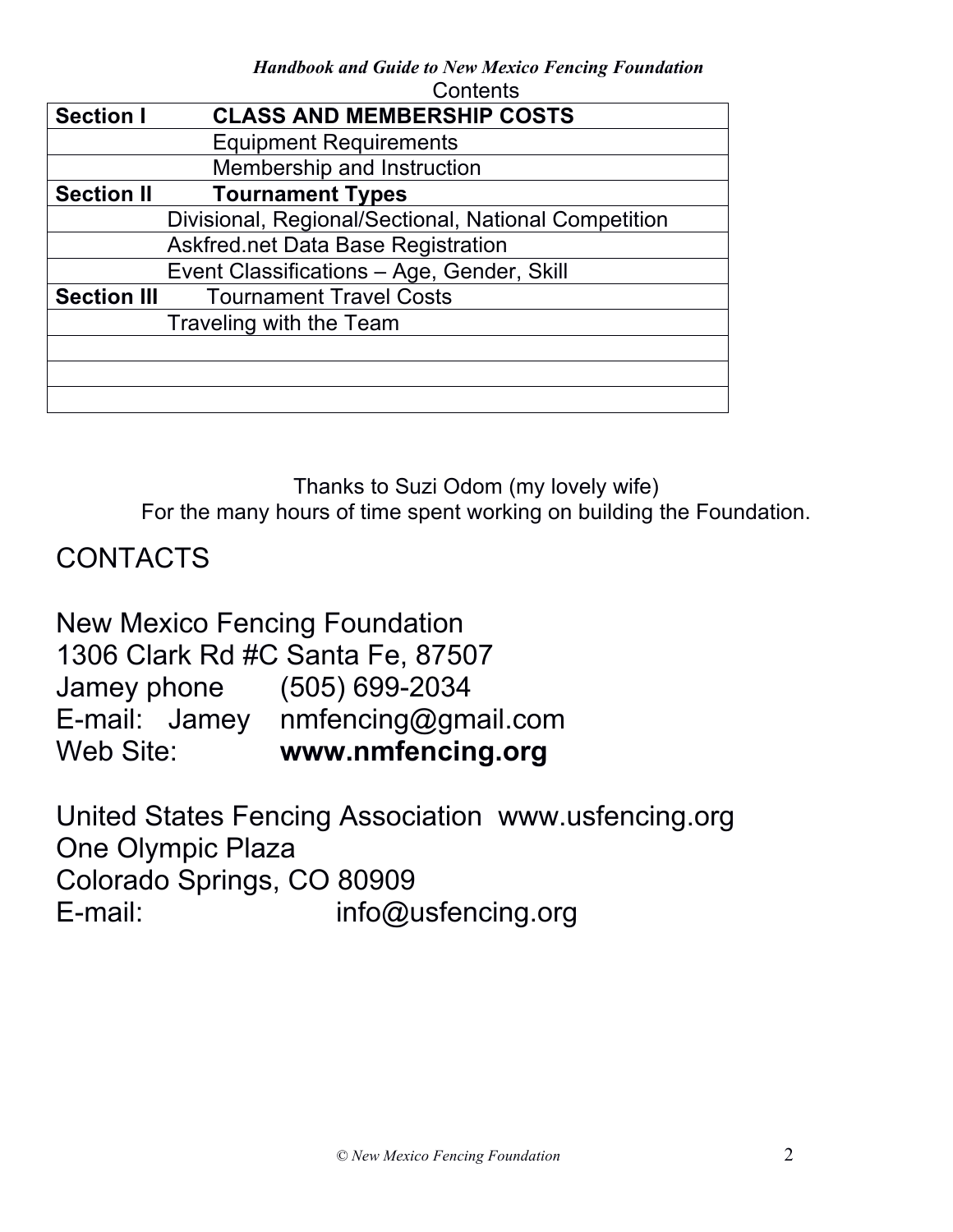#### **JAMES ODOM (Jamey)**

Jamey began fencing in Boulder, CO in 1989 at the age of twenty and trained intensely for four years with Northern Colorado Fencers, coached by Gary Copeland. Copeland is one of the strongest and productive clubs in the country. In other words, Jamey trained at one of the top competitive clubs in the nation under one of the top coaches in the nation.

Jamey created the New Mexico Fencing Foundation in 2003.

Accomplishments;

Education:

B. A. Behavioral Science Metropolitan State College Denver 1999

Coaching:

2009 US Cadet Mens Epee World Championship Team Coach

Placed Gavin Medley & Jake Harbor on the 2009 World Championship Team in Belfast N. Ireland

US Team Coach Bonn GER, Gothenburg SWE, Budapest HUN, World Cup **Events** 

Coached sixty-two students to national medal positions 2001-2016

Certified in all three weapons by the USFA Coaches College

1998-2001 Coach for the England Youth Tour (sanctioned by the USFA)

Referee: - Certified Referee Examiner since 2003

Currently a national rated referee in foil and epee.

Competitive:

1994 National Division II 3<sup>rd</sup> place Men's Epee

2002 NM Championships Men's Foil Champion

Earned an A rating in epee and B in foil

*© New Mexico Fencing Foundation* 3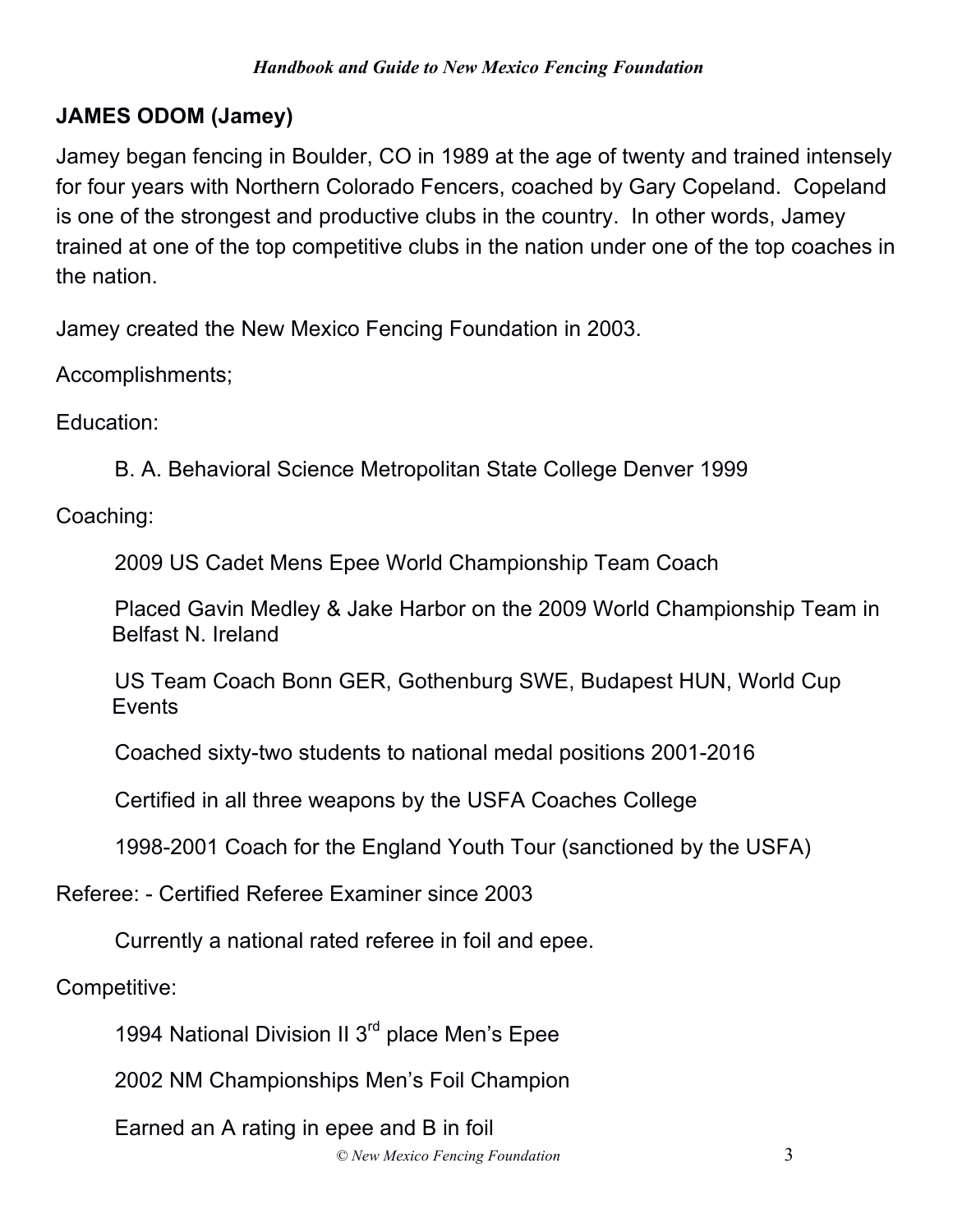## **Section I**

#### **EQUIPMENT, CLASSES AND MEMBERSHIP**

#### EQUIPMENT REQUIREMENTS

#### **CLUB GEAR AND ELECTRIC RENTAL POLICY** – Youth and Adult

NMFF will offer clothing and gear included with monthly fees. A \$100 Deposit Check (not dated) will be kept on file until the fencer returns the clothes in good order. Any lost or damaged items will be assessed and charged accordingly. This policy allows fencers to keep their items and wash as needed. Fencers keep the gear upstairs so they can dress quickly so there is more fencing instruction and bouting.

Electric equipment including foils, epees and cords require a rental fee of \$20 per month. This equipment is not intended or suitable for competitions.

NON-FENCING items: Shoes – Clean pair must be kept at the club. They may be any non-marking athletic shoe like a volleyball shoe.

Socks – long socks like soccer socks from Big 5 (bonus points for Adidas)

T-shirt – Do not wear long sleeve, sweatshirt, layered, buttons or collars.

Sweat Pants/leggings – Allowed for first session. Shorts or skirts are never permitted.

- **Mask** SKU: MFLN20 \$56
- Most of you can simply order a size S.
- **Mask Cord** SKU: BMPS2 \$8
- **Glove** SKU: G3PS1 \$15
- **Underarm Protector (also called plasteron) Linea Stretch Poly** SKU: UPPS10 \$18
- **Chest Plate** SKU: UPCP20 \$33
- Must use until they are 10 years old in addition to an Underarm Protector.
- **Children's Jacket - Linea Stretch Poly** SKU: UCPS20 \$56

**Foil**: SKU: FJL27 Base Price \$56 – add \$11 for upgrades

You need 2 for major competitions.

- \* Hand: Left or Right
- \* Blade Size: 2 for Y10 and under. 5 all ages older
- \* Point: German Regular
- \* Grip: Uhlmann Visconte Small (add \$5.20)
- \* Guard Pad: Any, but I prefer felt
- \* Guard: Standard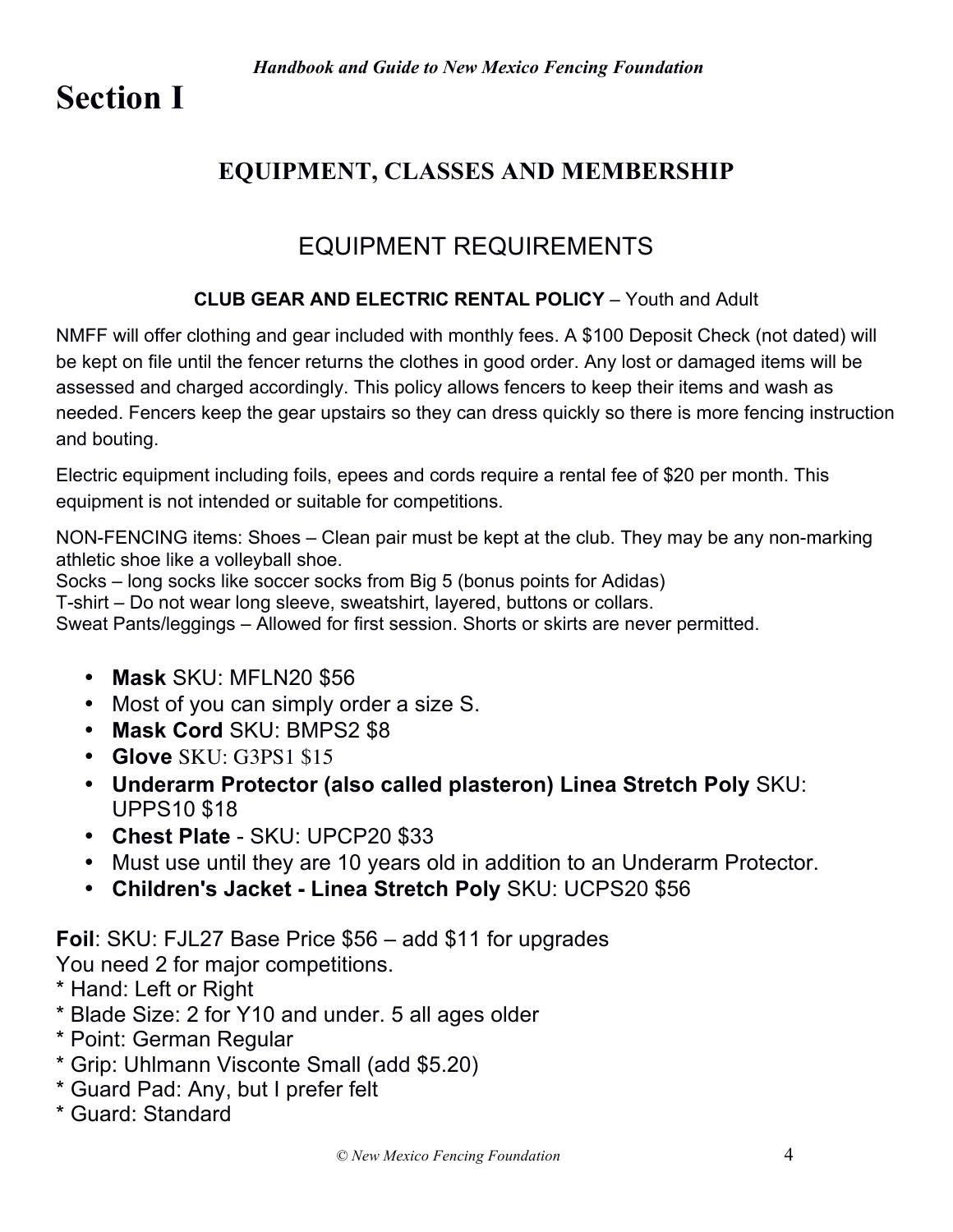*Handbook and Guide to New Mexico Fencing Foundation*

\* Socket: Bayonete (add \$5.20)

#### **Epee: ESM27C** \$84.80

- \* Hand: Left or Right
- \* Blade Size: 2 for Y10 and under. 5 all ages older
- \* Point: German Regular
- \* Grip: Uhlmann Visconte Medium (add \$5.20)
- \* Guard Pad: Clear Plastic
- \* Guard: Standard
- \* Socket: Standard
	- **Foil BodyCord**–- SKU: BCLPB \$27
	- **Epee Favero BodyCord –** SKU: BCFA3 \$26
	- **Children's Pants - Linea Stretch Poly** SKU: UCPS21 \$44
	- **Lame** (Target Vest)- SKU: LFJL10 \$56

\*\*\*\*\***Lame sizes must be one larger than their jacket or shirt size**. They do not adjust the Lame size to accommodate the bulk of the jacket and protective gear. If you are a Youth Med, then you will obviously order a Youth Large. \*Specify Left or Right

\*Name on the back is optional, but I love this option. Get your last name on the Lame if you are confident with your size option. **No Returns.**

\*USA is not usual unless you plan on doing a world cup event.

For **National** tournaments **ONLY** - the fencer's last name must be **legibly printed by hand or machine in dark blue capital letters not more than 10 cm high and positioned:**

- On the back of the uniform between the shoulders; or
- On the front or side of the thigh of the "rear" leg;

**Roll Bag Junior** - SKU: EBLN10 \$72

**THE FENCING POST – thefencingpost.com 800-459-7207 You can also order by email and they will call you for payment info. The Fencing Post <saul@thefencingpost.com>**

**TEAM HOODIE - \$35 TEAM JACKET - \$88 TEAM PATCH - \$10 & TEAM T-SHIRT - \$10 (in stock at club) http://order.jammin.com/nmfencing**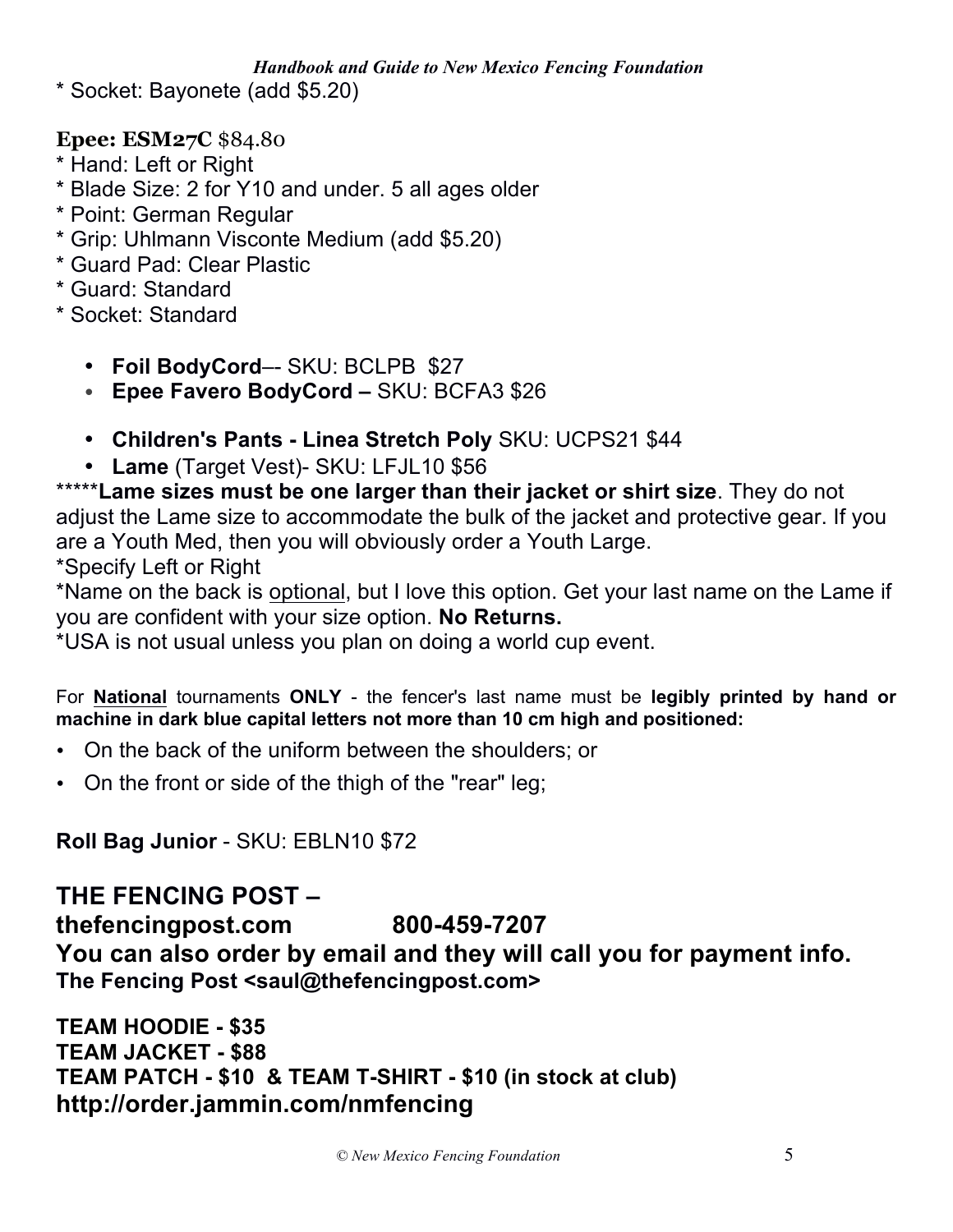## **Basic Class Instruction:**

#### **Youth/Teen Class Instruction**

One Class Per week: \$88 monthly - 4 classes per month.

Multiple Classes per month \$120 monthly - 5+ classes per month

**Competitive Membership**: \$1,200 Annual member fee - 10% Discount if paid in full Thursday night 6pm (Adult) or Saturday 11.30am (Youth) class included. Competitive fencers take at least one lesson per week.

Team travel to tournaments is encouraged. Team Sweats required for travel. Monthly installments of \$100 must be on Auto Pay.

#### **Adult Class Instruction**

Level I-II \$100 for Thursday 6pm Class and open bouting times on Tuesday and Saturdays.

**Young Professionals (19-30) receive 50% off Member fee. Private Lessons are regular price.**

**Private Lessons - \$100 = Four 20-minute lessons or \$70 for 1-hour**

**Family Rate: 20% off family members Lesson Cards are transferable within family**

## **US Fencing Association Membership**

US Fencing Association Membership dues;

\$10 Non-Competitive (Beginner tournaments)

\$75 Competitive Individual

• **Register at USFencing.org**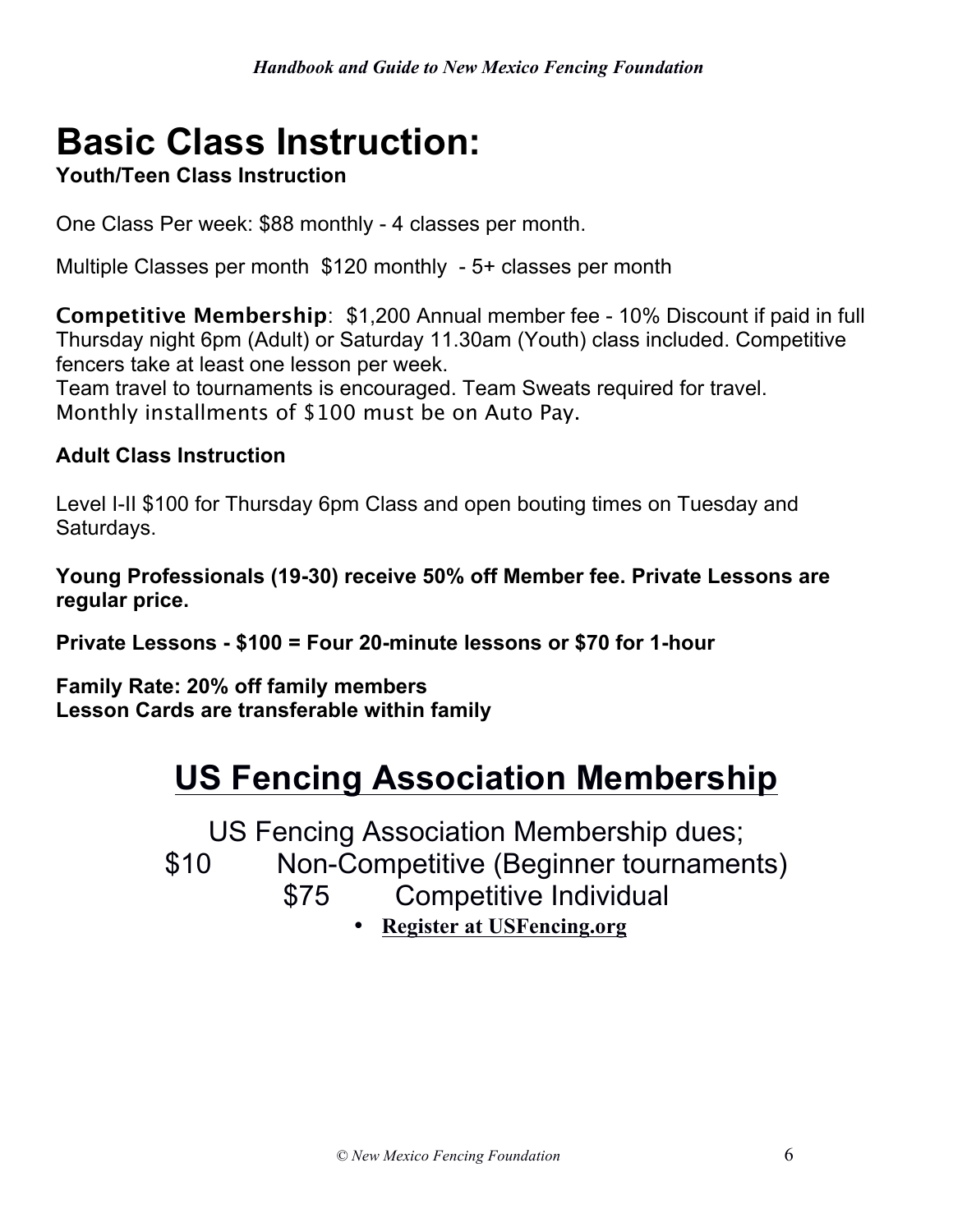## **Tournaments Section II**

Divisions, Sections, Regional Youth Circuit and North American Cups (NAC's)

**Each competitive Junior or Adult fencer at NMFF is required to be a member of the United States Fencing Association**. USFA membership is required to enter any sanctioned tournament. You need to register at USFencing.org.

## **ASKFRED.NET NATIONAL DATABASE**

**You will need to register (for free) in the Askfred.net database for most local and regional events. Please log on to askfred.net and get registered.**

**You will need to know the following information:**

- **New Mexico Fencing Foundation - Club**
	- **New Mexico - Division**
	- **U (or unclassified) – Weapon Rating**

## TOURNAMENTS

#### WHAT IS A BEGINNER/CLUB TOURNAMENT WHAT DO I NEED TO DO IN ORDER TO ENTER

Beginner or Club events will be your first encounter with a tournament. These tournaments typically have a warm and informal feel to them. Complete USFA Safety gear will be required, but you are allowed to borrow what you need. Rules are explained and penalties are rarely given. Your electric equipment will fail and the borrowed knickers (pants) will feel awkward. I strongly suggest getting knickers before your first event. This is how you learn protocol, event organization, format and rules. \$10 USFA Membership is required. Normally held at NMFF or DCF (Albuquerque). Event Costs typically \$20 per event.

#### WHAT IS A DIVISION OPEN EVENT

What is a division? Technical answer: Geographical subgroup of fencers in the USFA. We are the **New Mexico Division**. It serves the USFA to have smaller subgroups to manage them. These events have much higher expectations of you and your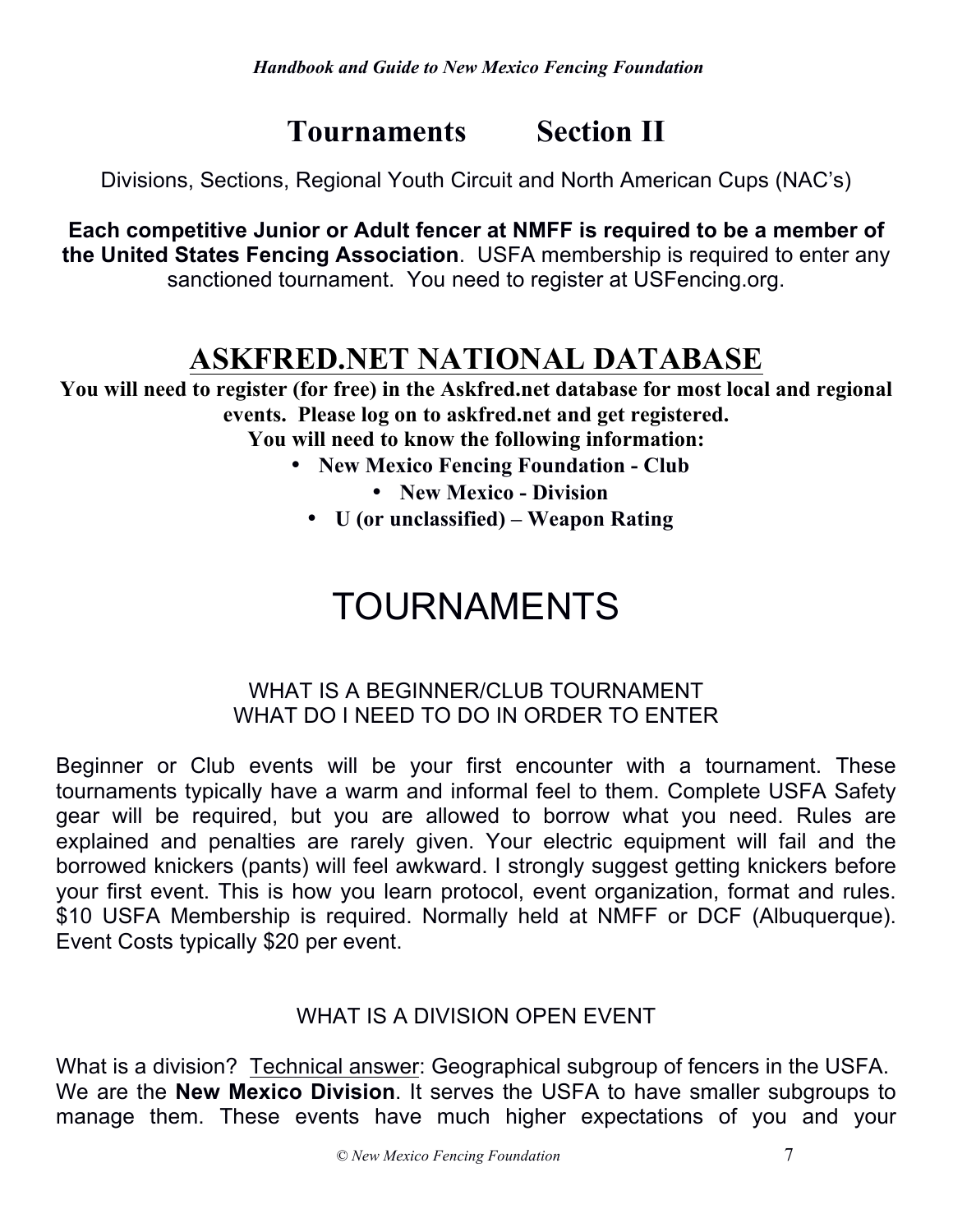equipment. Normally held at a club or school. You are expected to have full uniform and know rules, format and etiquette.

Practical answer: Division is a fancy way to say "local"- SF Prep, ABQ, Los Alamos Event Costs typically \$20 per event.

## At Club and local tournaments, you are expected to arrive at least 60 minutes before the close of check-in.

#### WHAT IS A REGIONAL OPEN CIRCUIT (ROC) EVENT

**ROC** is junior/senior event that serves as a qualifying path to summer nationals. Therefore they tend to be well run and filled with top-level competitors. We frequently go in all four directions to El Paso, Amarillo, Denver/Colorado Springs and Phoenix. These events are the best way to fence new people of all ages and skills. Some are one day, but most are two-day events so fencers traveling with the team should expect to sleep in the car and arrive home late Sunday night (9-midnight). Event Costs typically \$50 per event.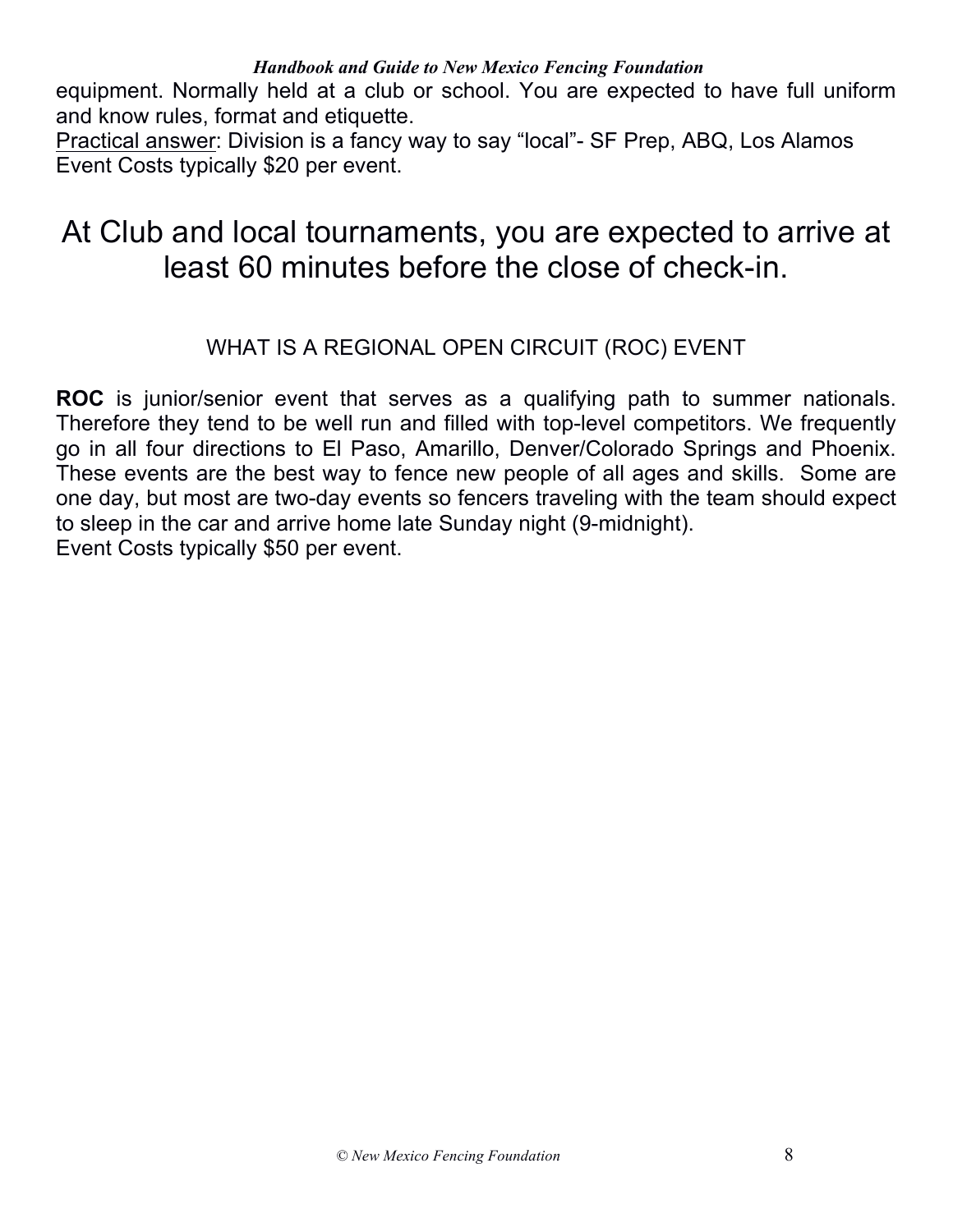#### *Handbook and Guide to New Mexico Fencing Foundation* **NAC'S - WHAT ARE NORTH AMERICAN CUP EVENTS AND THE SUMMER NATIONALS?**

**NAC** events and the **Summer National Championships** are the pinnacle all for competitions. All strips, up to 65 fencing areas, are made of a metallic surface (electrically grounded) and a rated official referees every bout. This is when all vendors show up for you to explore and size fencing equipment. In addition to the expense for physical space, organizers and officials typically need travel (airfare/shuttle), lodging, and per diem paid for by the fencing competitors. You can imagine the costs associated with such an event.

Event Costs are \$80 to enter and \$50 per event.

#### REGIONAL and SUPER YOUTH CIRCUITS

**RYC/SYC** events are tournaments in regional area that comprise age group competitions of Y (youth) 10, Y12, and Y14. This means that all competitors are that age or younger. Fencers may compete in the next older age category as well. RYC/SYC events also serve as a qualification path to summer nationals for the 10 and 12 age groups. Y10 Fencers are Auto Qualified by participating in these events. Fencers may travel outside of their region to compete in other regional events. Event Costs Vary greatly. Entry fees apx. \$100 for a two-day event.

#### RJCC CIRCUITS

**RJCC** events are tournaments in regional area that comprise age group competitions of Y14/Cadet (17 under) and Junior (20 under). This means that all competitors are that age or younger. Fencers may compete in the next older age category as well. RJCC events also serve as a qualification path to summer.

Event Costs Vary greatly. Entry fees apx. \$100 for a two-day event.

## Team Uniform Required for Traveling with NMFF Team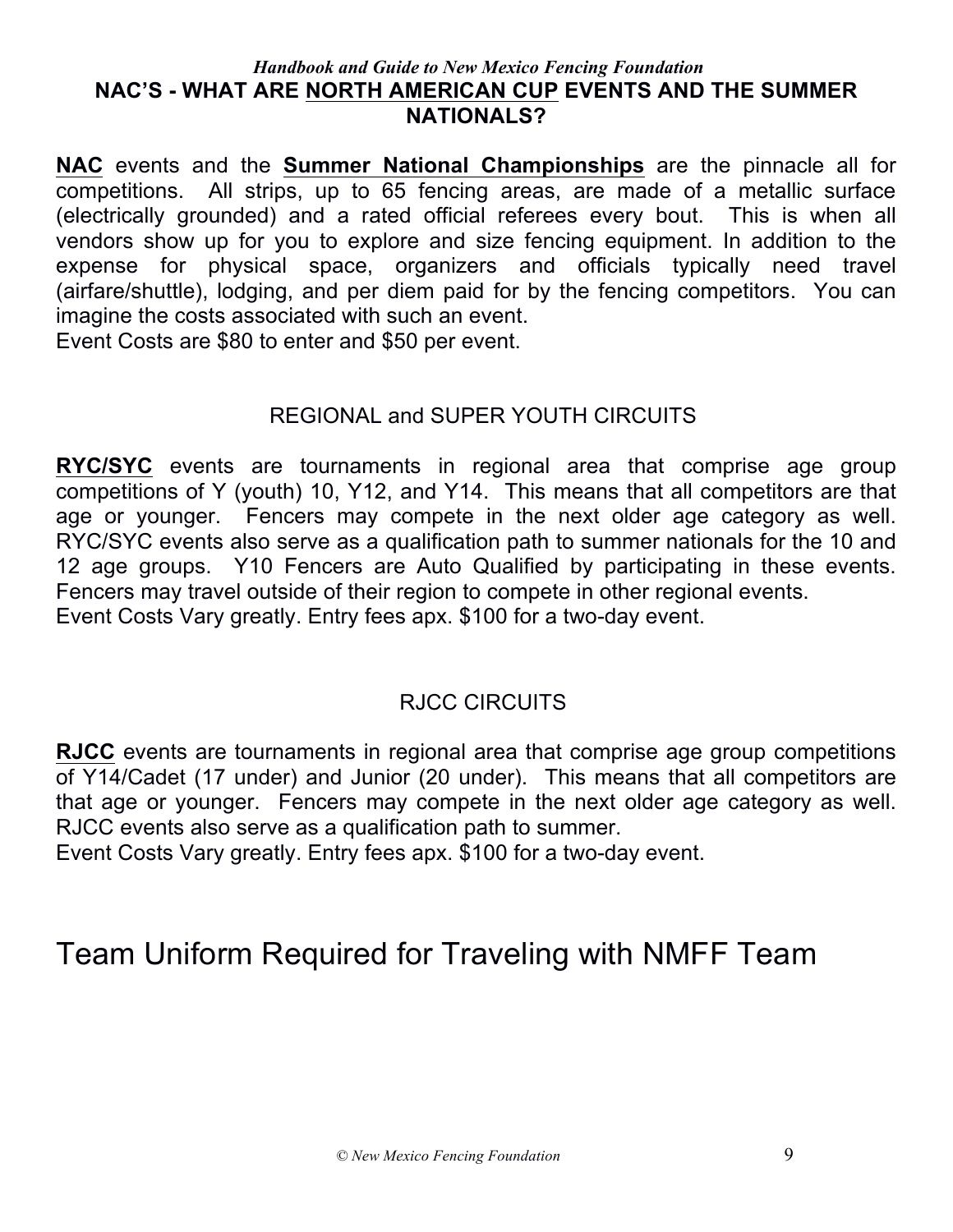### **COACHING AND TRAVEL COSTS:**

COACHING DUES

Coaching Dues Paid Directly to Coach

- \$20 PER DAY, Local Santa Fe, ABQ, Los Alamos
- Regional events\* (CO, Amarillo TX, El Paso TX) or
- National (flying) events\* Parents split the cost of Coaches Airfare, ground cost and hotel expenses, and Per Diem. Each tournament will have a per unit cost determined by the number of fencers attending.
- \$200 Transportation fee if Coach uses personal automobile. Please feel free to give them a ride.

#### **WHEN TRAVELING WITH NMFF**

Ground Transportation Fees are Paid to driver of the car

- \$20 ABQ/Los Alamos
- \$85 Regional Transportation Round Trip

Chaperon Fees are Paid to the Chaperon

• \$20 PER NIGHT

## TRAVELING TOURNAMENTS

#### THE NIGHT BEFORE THE EVENT

It is important for your child to get a good night's sleep before the event. Therefore, our curfews and wake-up calls are fairly strict. In addition, if either registration or weapon's check is available the night before, it is important to take advantage of this to save time in the morning. Finally, it is important to also eat a good meal the night before.

#### THE MORNING OF THE EVENT

Wake-up calls will be set for at least TWO HOURS before the close of registration. Fencers will be at the venue no later than one hour before the close of registration. Immediately upon arrival, fencers should first go to the registration table, in order to check-in for their event, and then go to the weapon's check (if they haven't already), in order to get the required stamps on their equipment. Masks, lames (for foil), and body cords are the items that are usually required for weapon's check, but each tournament is different so the fencer should always check with a coach to make sure. **Fencers who are late for their events will be scratched - so don't be late.**